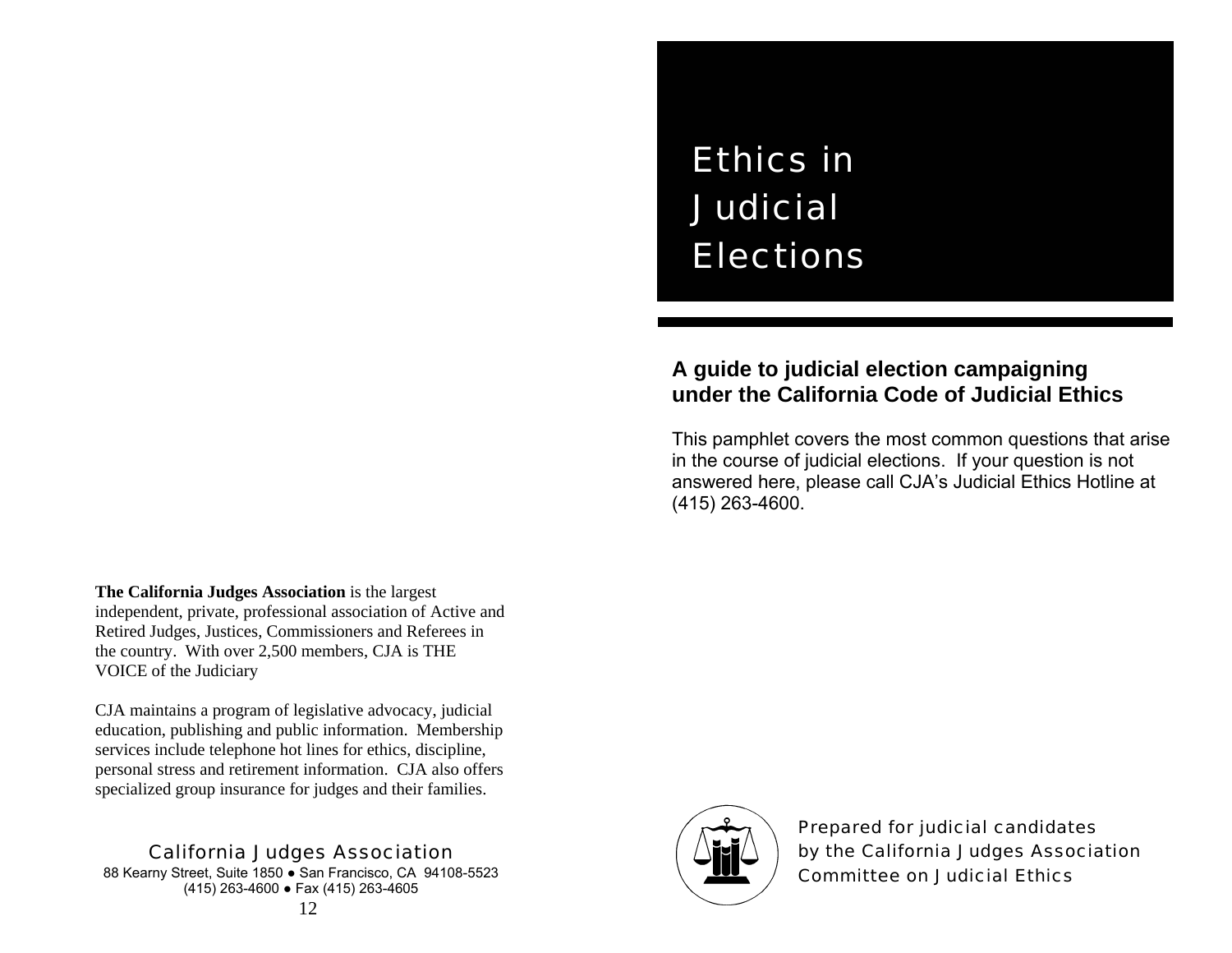## ETHICS IN JUDICIAL ELECTIONS

In this pamphlet, the California Judges Association Committee on Judicial Ethics answers common questions about applying the Code of Judicial Ethics to judicial elections. The goal: to heighten awareness of how candidates can participate fully in this Constitutional process while maintaining the ethical standards set for the judiciary.

The *California Code of Judicial Ethics* is issued by the Supreme Court of California and is enforced by the Commission on Judicial Performance (Cal. Constitution Art. VI, §§. 8, 18, 18.5). Canon 5 applies specifically to political activities. The complete Code can be found in the Rules of Court, or obtained from CJA.

The views of the CJA Committee on Judicial Ethics expressed here are not binding on the Supreme Court or the Commission on Judicial Performance.

*January 2006*

#### **I.Scope of Application**

#### **Q.** *Who is bound by the Code of Judicial Ethics during judicial elections? How is it enforced?*

**A.** All candidates for judicial office are required to adhere to Canon 5 of the Code of Judicial Ethics. (See Canon 6E and California Rule of Professional Conduct 1-700.) This includes sitting judges and attorneys who seek the office. The Commission on Judicial Performance handles complaints about misconduct of judges, and can investigate and discipline attorneys who win judicial elections for ethical campaign violations once they take the oath of office. Rule 1-700 gives the State Bar authority to discipline unsuccessful candidates for judicial election who violated the Canon during their campaign.

#### **CALIFORNIA CODE OF JUDICIAL ETHICSTERMINOLOGY**

**"Candidate."** A candidate is a person seeking election for or retention of judicial office by election. A person becomes a candidate for judicial office as soon as he or she makes a public announcement of candidacy, declares or files as a candidate with the election authority, or authorizes solicitation or acceptance of contributions or support. The term "candidate" has the same meaning when applied to a judge seeking election to nonjudicial office, unless on leave of absence.

**"Law"** denotes court rules as well as statutes, constitutional provisions, and decisional law.

**"Member of the judge's family"** denotes a spouse, child, grandchild, parent, grandparent, or other relative or person with whom the judge maintains a close familial relationship.

**"Political organization"** denotes a political party, political action committee, or other group, the principle purpose of which is to further the election or appointment of candidates to nonjudicial office.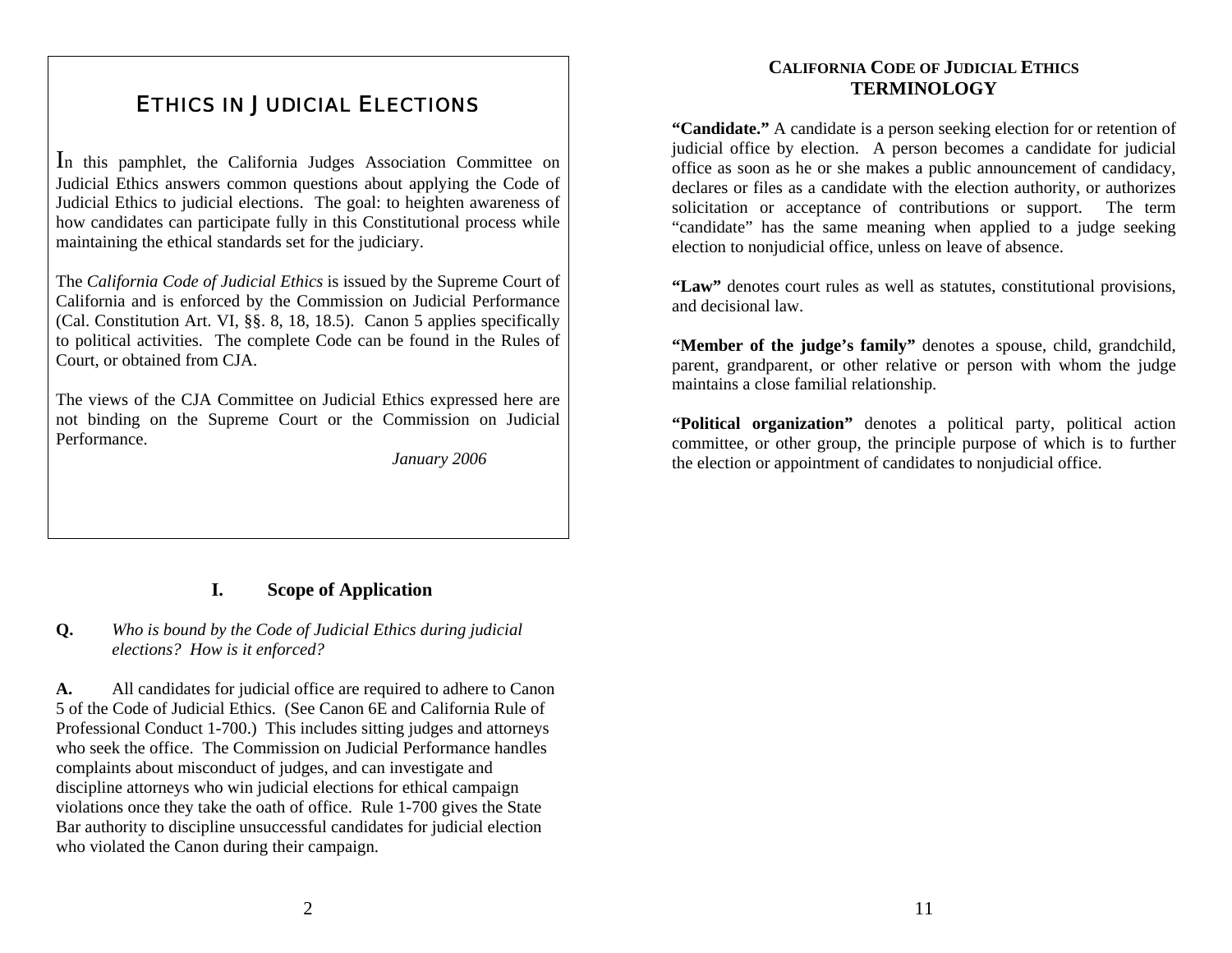#### **B. Conduct During Judicial Campaigns II. Financial Matters**

 **A candidate\* for election or appointment to judicial office shall not (1) make statements to the electorate or the appointing authority that commit the candidate with respect to cases, controversies, or issues that could come before the courts, or (2) knowingly, or with reckless disregard for the truth, misrepresent the identity, qualifications, present position, or any other fact concerning the candidate or his or her opponent.** 

#### *ADVISORY COMMITTEE COMMENTARY*

 *This code does not contain the "announce clause" that was the subject of the United States Supreme Court's decision in* Republican Party of Minnesota v. White *(2002) 536 U.S. 765. That opinion did not address the "commit clause," which is contained in Canon 5B(1). The phrase "appear to commit" has been deleted because, although judicial candidates cannot promise to take a particular position on cases, controversies, or issues prior to taking the bench and presiding over individual cases, the phrase may have been overinclusive.* 

 *Canon 5B(2) prohibits making knowing misrepresentations, including false or misleading statements, during an elections campaign because doing so would violate Canons 1 and 2A, and may violate other canons.* 

#### **C. Speaking at Political Gatherings**

 **Candidates\* for judicial office may speak to political** *campaign?*  **gatherings only on their own behalf or on the behalf of another candidate for judicial office. a. candidate for judicial office. A. Properties** do not appear to endorse political

**D. Measures to Improve the Law** 

 **Except as otherwise permitted in this Code, judges shall not engage in any political activity, other than in relation to measures concerning the improvement of the law,\* the legal system, or the administration of justice.** 

**Q.** *Are there ethical restraints on what a judicial officer can do to raise funds needed for a campaign?* 

**A.** All judicial candidates have essentially the same rights to raise funds as other candidates for public office, including the right to solicit and hold fund-raisers, subject to rules of disclosure and disqualification.

**Q.** *When may I begin fund-raising activities?* 

**A.** Candidates may begin fund-raising activities after filing a "Form 501- Candidate Intention Statement" with the FPPC, no matter how far in advance of the election that may be.

**Q.** *May I accept contributions from attorneys who will appear regularly before me after the election, and if so, are there any limits to the size of the contribution?*

**A.** Unlike the prohibition on accepting gifts from attorneys, a judicial candidate may accept contributions from attorneys even if they appear in his or her court. There is no limit on the amount that may ethically be accepted from an individual attorney, although some authorities recommend setting a maximum to minimize the risk that the contribution will have the appearance of impropriety.

**Q.** *May I attend fund-raisers and other political events during the* 

parties, issues or candidates for non-judicial office. Subject to these restrictions, judicial candidates may attend, hand out their own promotional material, solicit funds, and meet voters and supporters.

**Q.** *Are there any restrictions on where fundraisers for a judge can be held?* 

**A.** The Commentary to Canon 2C cautions judges from arranging a meeting at a club which the judge knows is practicing invidious discrimination. Judges should thus ensure that campaign events such as fundraisers not be held at such locations.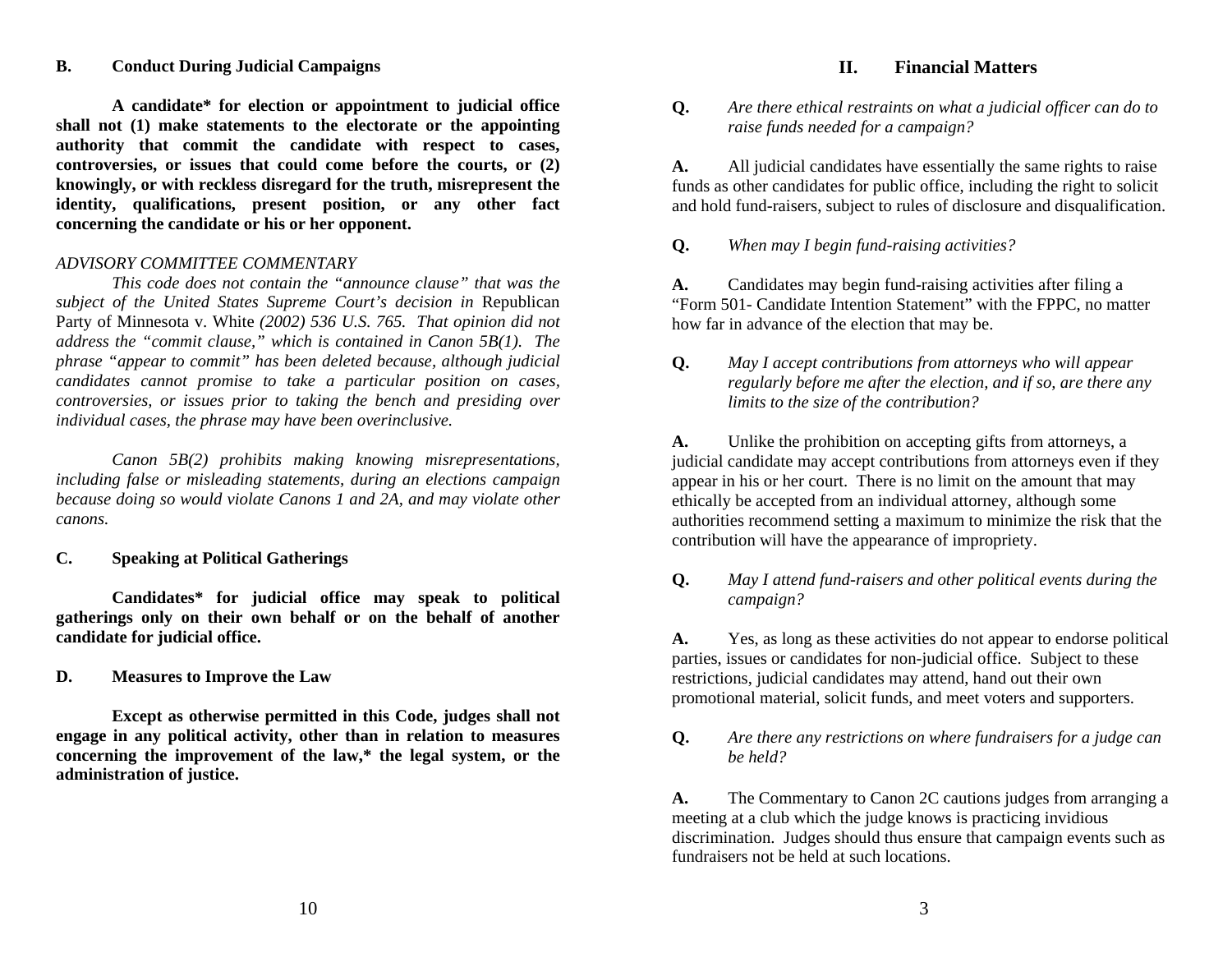**Q.** *May I contribute to the campaigns of my non-judicial supporters?* 

**A.** The Code of Judicial Ethics limits a judge's contributions to a non-judicial candidate, political party or political organization to \$500 in any calendar year, with an aggregate limit of \$1,000 in any calendar year for all non-judicial candidates, political parties or political organizations.

#### **III.Endorsements & Speaking Out on Issues**

**Q.** *Whom may I endorse and who may endorse me as a candidate?* 

**A.** Anyone may formally endorse a judicial candidate, including other judges, elected officials, political parties, news media and community leaders not subject to other restrictions of their positions. However, judicial officers may only endorse candidates for judicial office; they may not endorse non-judicial candidates.

#### **Q.** *May I offer any assistance or advice to candidates for nonjudicial office, even if I can't publicly endorse them?*

**A.** You may offer private advice on campaign matters, including strategy, fund-raising, and by identifying persons or entities who might be helpful to the candidate. However, you may not publicly assist the candidate in any way, such as by introducing the candidate to potential supporters or contributors, or by allowing your name to be used by the candidate.

**Q.** *A group of my supporters would like to host a joint reception with several other local candidates for non-judicial office to save* 

**A.** Care must be taken to ensure that the event is promoted, advertised and run in a manner that does not appear as if you are endorsing any of the non-judicial candidates. An express disclaimer and/or sign at the event to this effect may be appropriate.

#### *ADVISORY COMMITTEE COMMENTARY*

 *The term "political activity" should not be construed so narrowly as to prevent private comment.* 

 *This provision does not prohibit a judge from signing a petition to qualify a measure for the ballot without the use of the judge's official title.* 

 *In judicial elections, judges are neither required to shield themselves from campaign contributions nor are they prohibited from soliciting contributions from anyone including attorneys. Nevertheless, there are necessary limits on judges facing election if the appearance of impropriety is to be avoided. Although it is improper for a judge to receive a gift from an attorney subject to exceptions noted in Canon 4D(6), a judge's campaign may receive attorney contributions.* 

 *Although attendance at political gatherings is not prohibited, any such attendance should be restricted so that it would not constitute an express public endorsement of a nonjudicial candidate\* or a measure not directly affecting the administration of justice otherwise prohibited by this Canon.* 

 *Subject to the monetary limitation herein to political contributions, a judge may purchase tickets for political dinners or other similar dinner functions. Any admission price to such a political dinner or function in excess of the actual cost of the meal shall be considered a political contribution. The prohibition in Canon 5A(3) does not preclude judges from contributing to a campaign fund for distribution among judges who are candidates for reelection or retention, nor does it apply to contributions to any judge or candidate\* for judicial office.* 

*costs. May we do so? Under this Canon, a judge may publicly endorse another judicial candidate.\* Such endorsements are permitted because judicial officers have a special obligation to uphold the integrity and impartiality of the judiciary and are in a unique position to know the qualifications necessary to serve as a competent judicial officer.* 

> *Although members of the judge's family\* are not subject to the provisions of this Code, a judge shall not avoid compliance with this Code by making contributions through a spouse or other family member.*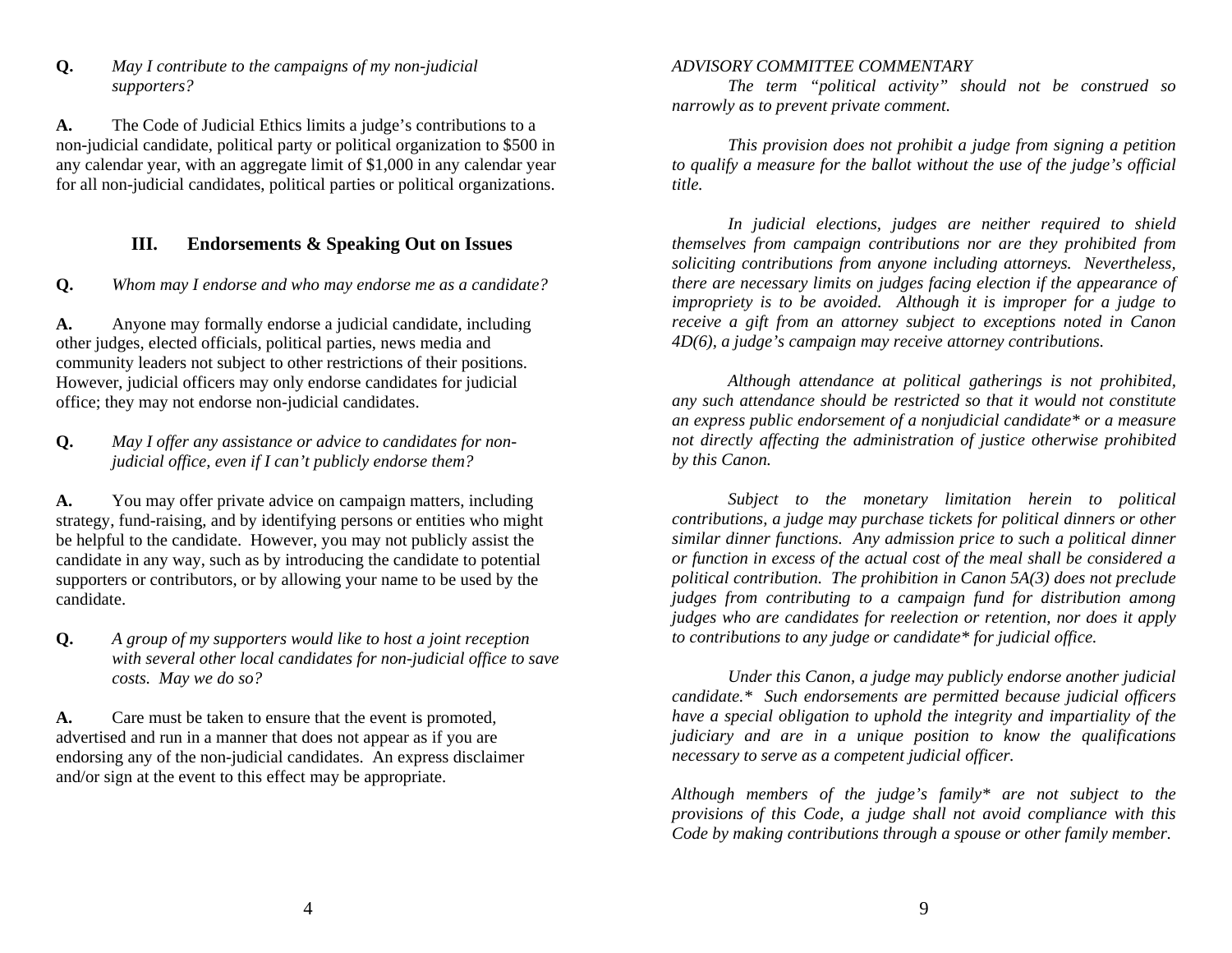#### **CANON 5**

#### **A JUDGE OR JUDICIAL CANDIDATE \* SHALL REFRAIN FROM INAPPROPRIATE POLITICAL ACTIVITY**

 **Judges are entitled to entertain their personal views on political questions. They are not required to surrender their rights or opinions as citizens. They shall, however, avoid political activity that may create the appearance of political bias or impropriety. Judicial independence and impartiality should dictate the conduct of judges and candidates\* for judicial office.** 

**(1) act as leaders or hold any office in a political organization;\*** 

**(2) make speeches for a political organization\* or candidate\* for nonjudicial office or publicly endorse or publicly oppose a candidate for nonjudicial office; or** 

**(3) personally solicit funds for a political organization\* or nonjudicial candidate;\* or make contributions to a political party or political organization\* or to a nonjudicial candidate in excess of five hundred dollars in any calendar year per political party or political organization\* or candidate,\* or in excess of an aggregate of one thousand dollars in any calendar year for all political parties or political organizations\* or nonjudicial candidates.\*** 

(*Excerpt from Code of Judicial Ethics)* **Q.** *Some organizations compile slate mailers listing endorsements for a range of state and local candidates which are mailed to target voter groups. May I sign on for one of these mailers?* 

> **A.** Yes, but only if the slate mailer is written so as not to imply that you are endorsing the non-judicial candidates listed. Most reputable slate mailer organizations are sensitive to this requirement, but you should discuss the issue with your contact person or insist on seeing a mock-up of the mailer before it is printed.

**Q.** *May I speak to political organizations on my own behalf?* 

**A.** Yes. It is not improper for a candidate to speak before such a group on the candidate's own behalf.

**Q.** *As part of its endorsement process, a local newspaper has sent judicial candidates a questionnaire asking for our views on*  **4.** Political Organizations *Political Organizations various issues. What may I say about issues of the day? various issues. What may I say about issues of the day?* 

**Judges and candidates\* for judicial office shall not A.** Candidates may not make statements that commit the candidate with respect to cases, controversies, or issues that could come before the courts. Candidates are also prohibited from knowingly misrepresenting the identity, qualifications, present position or any other fact concerning the candidate or the candidate's opponent. Judges involved in judicial campaigns must also avoid comment concerning a matter pending or impending in any court. Of course, judges must also avoid any comments, public or private, which might substantially interfere with a fair hearing or trial.

> **Q.** *What should I do if there is a misunderstanding and a nonjudicial candidate lists me as an endorser?*

**A.** This happens fairly frequently. Judicial candidates should be as direct as possible about this with other candidates to lessen the chances for a misunderstanding. If an erroneous endorsement occurs, the judicial candidate should write the non-judicial candidate, explain the ethical constraints against such endorsements, and ask that the judicial candidate's name be removed or at least not be used in any future campaign materials. If the endorsement has been published and widely disseminated, a judicial candidate should make significant efforts to publish a disclaimer.

*<sup>\*</sup>* Terms with an asterisk (\*) are defined below in the Terminology section.